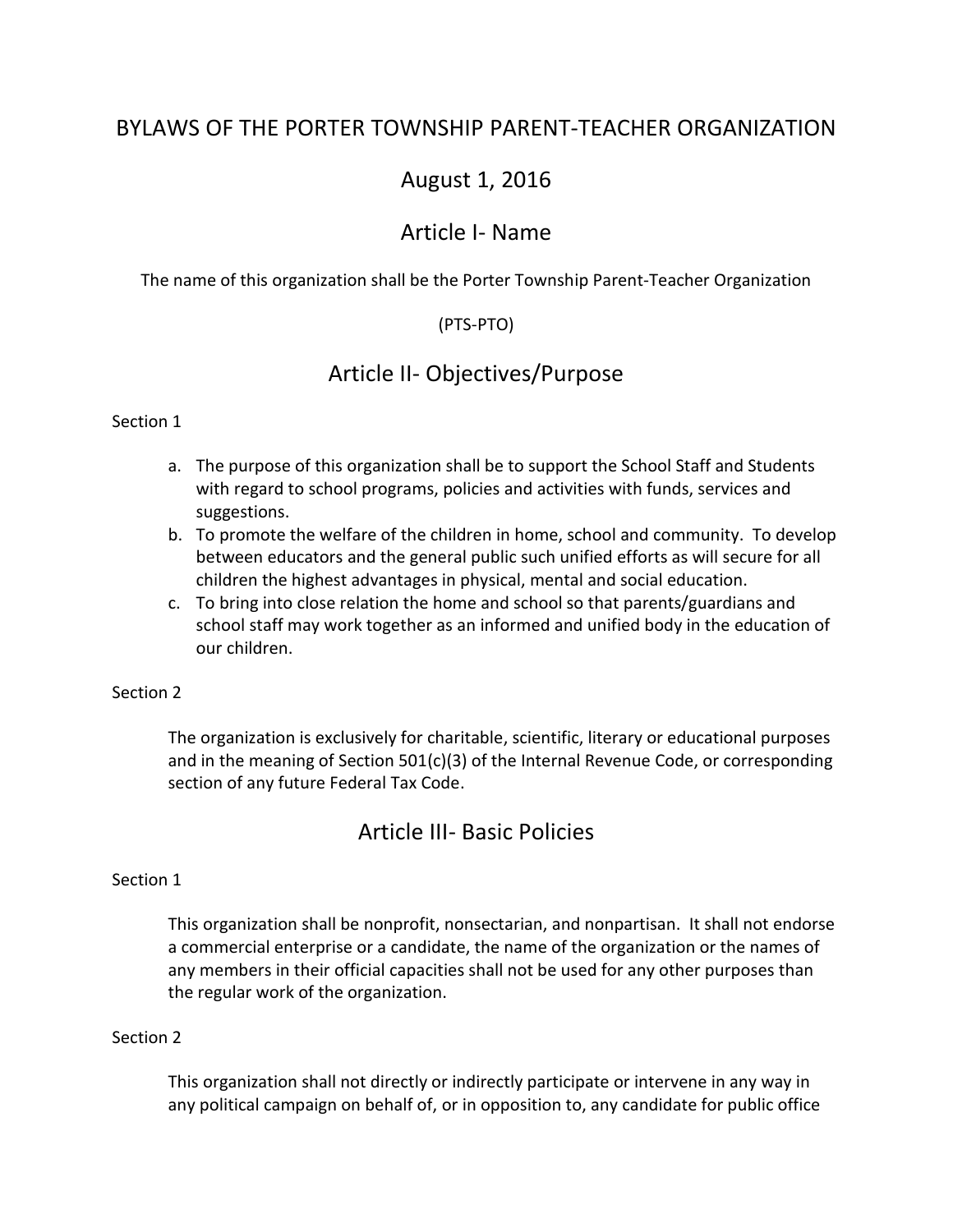including the publishing and distribution of statements; devote more than insubstantial part of its activities to attempt to influence legislation by propaganda or otherwise.

#### Section 3

This organization shall seek neither to direct the administrative activities of the school nor control its policies.

#### Section 4

This organization may cooperate with other organizations and agencies active in child welfare, such as conference groups and coordination councils, provided its representative makes no commitments that bind the group without membership approval.

#### Section 5

No part of the net earnings of the PTS- PTO shall benefit or be distributed to its members, officers or other private persons. The organization shall be authorized and empowered to pay reasonable reimbursement for authorized expenses.

## Article IV- Membership

#### Section 1

Any parent/guardian with a child attending either Porter Lakes Elementary or Boone Grove Elementary or any school staff member is considered to be a member of the PTS-PTO with voting rights at the general meetings. There will be no more than one vote per family.

#### Section 2

There will be no dues to belong to the PTS-PTO as long as the executive board feels the collection of dues is unnecessary.

## Article V- Officers and Elections

#### Section 1

- a. The officers of the PTS-PTO shall be made up of one president, two vice-presidents, two secretaries, one treasurer and the two building principals. These individuals will also be the members of the PTO Executive Committee.
- b. Officers will be nominated during the month of March, and voted on at the April PTS-PTO meeting. Those elected will take office at the end of the current fiscal year.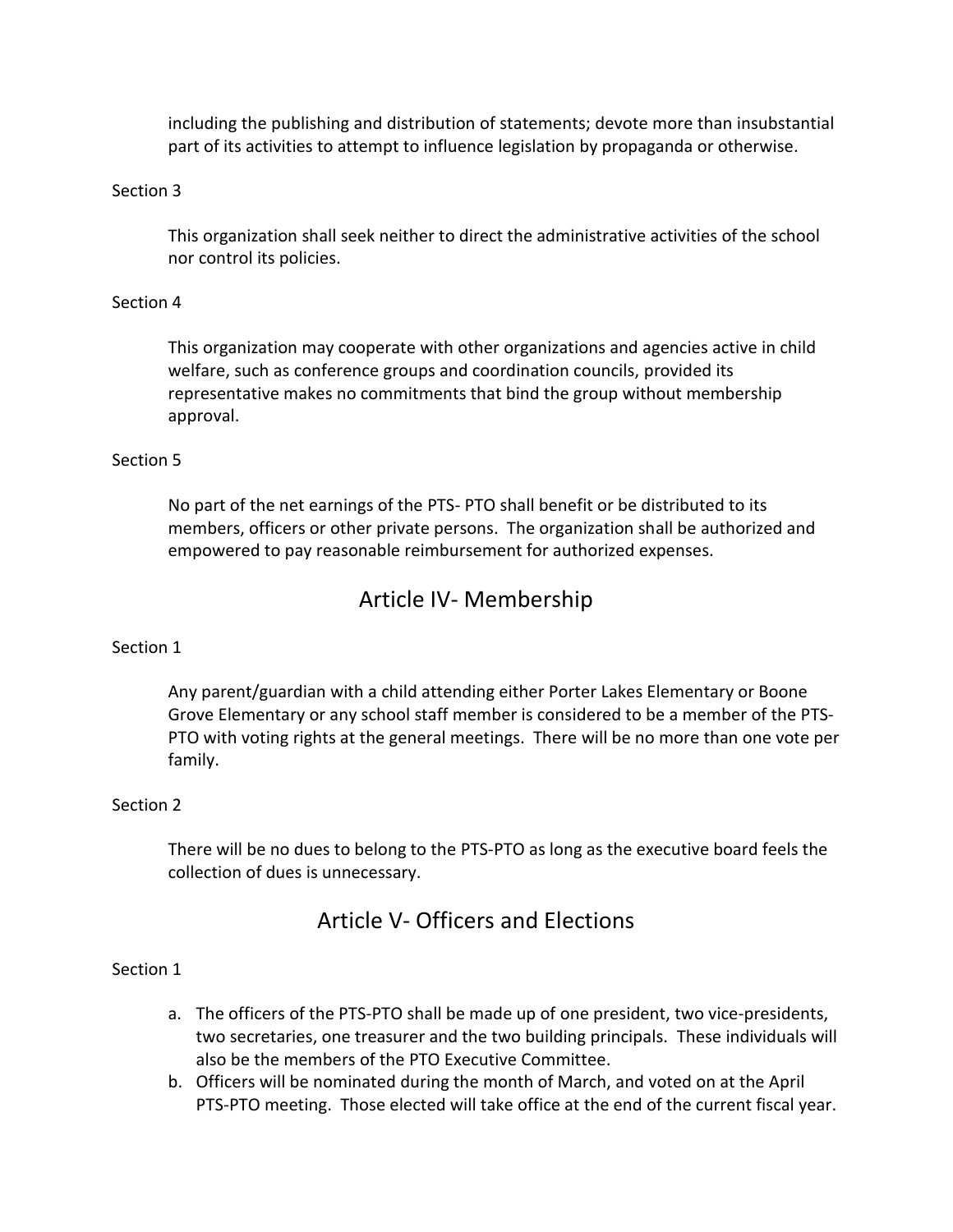- c. The office of PTS-PTO President cannot be held for more than two consecutive years.
- d. No employee of Porter Township School Corporation can hold and officer position in PTO while employed by the school corporation.

#### Section 2

- a. Any parent or guardian of an active student who will be enrolled in the elementary level the following school year shall be eligible to be nominated as an officer for the subsequent year.
- b. To be nominated, a candidate must give prior consent to be nominated as a candidate for office to either PTS-PTO President or either building principal. Attempts will be made by the PTS-PTO to notify incoming KDG parents of the election process.
- c. All books, documents and records will be delivered to the new officers before August 1, preferably sooner if possible.
- d. An audit of the treasurer's books will be done at the end of each fiscal year. The presidents shall appoint an Auditing Committee of three members from the present PTS-PTO membership to complete this task. A typed report will be available at the first scheduled PTS-PTO meeting each school year.

#### Section 3

A vacancy occurring in any office, with the exception of President, shall be filled for the unexpired term by a person elected by a majority vote of the remaining members of the executive committee. In the event that a vacancy occurs in the office of the president, The Vice-President will assume the role of president and a new vice-president will be elected.

#### Section 4

Any officer may be removed by a two-thirds vote of the Executive Committee whenever, in its judgment, the best interests of the PTO would be served by the removal.

# Article VI- Duties of the Officers

#### Section 1

President(1) – Preside at General PTS-PTO meetings and Executive Board meetings, serve as the official representative of the PTS-PTO, and retain all official records of the PTS-PTO.

#### Section 2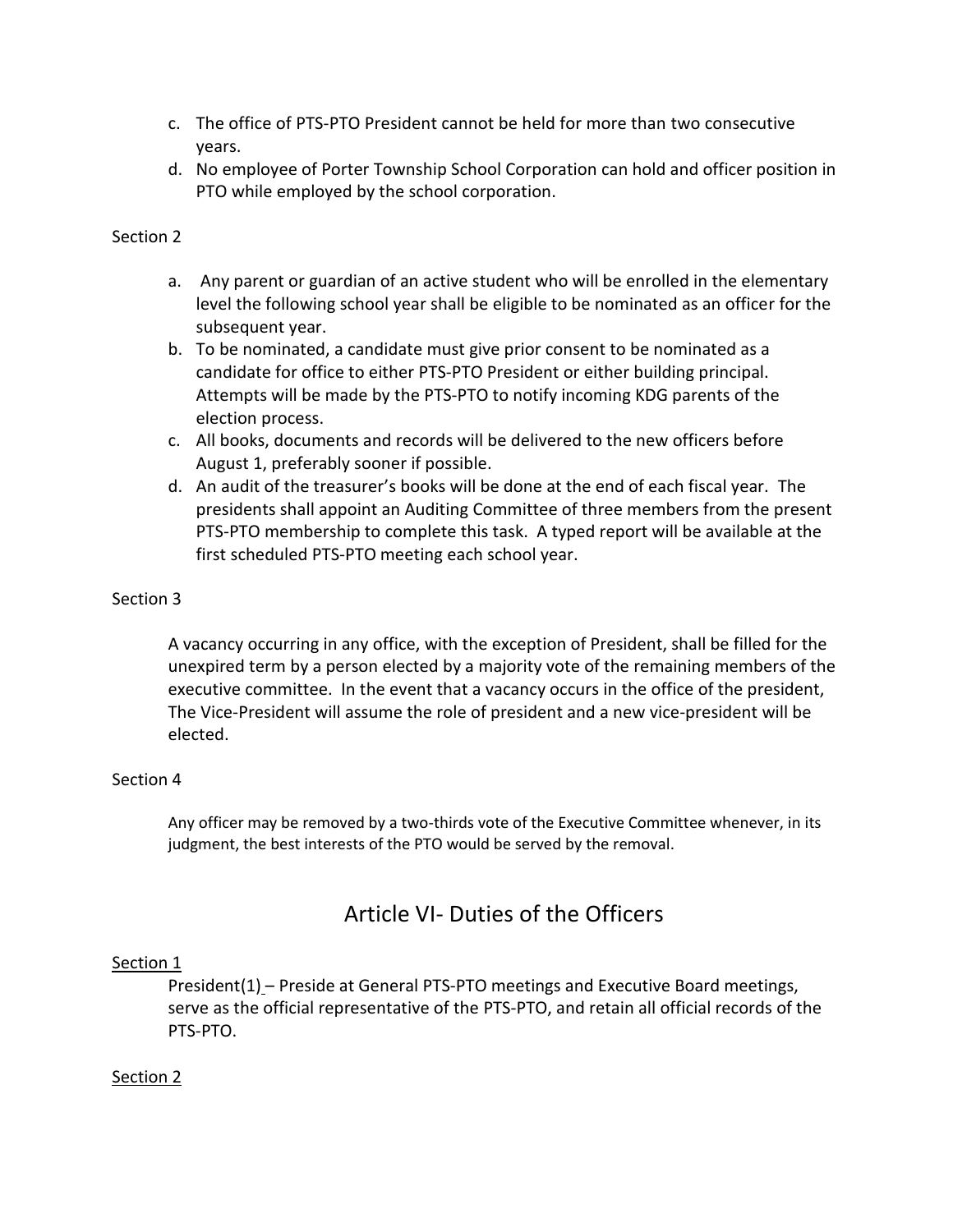Vice President(2) – Oversee the committee system of the PTS-PTO, assist the President and chair meetings in the absence of the President.

### Section 3

Recording Secretary(2) – Record and distribute minutes of all Executive Board meetings and all General PTS-PTO meetings, prepare agendas for official PTS-PTO meetings, hold historical records for the PTS-PTO. Manage communications and marketing for the PTS-PTO including, but not limited to PTS-PTO newsletters, email broadcasts, website, bulletin boards, etc.

### Section 4

Treasurer (1)- Serve as custodian of the PTS-PTO's finances, collect revenue, pay authorized expenses, report financial activity every month, prepare year-end financial report, facilitate an annual audit, and hold all financial records.

- a. All monies collect by the membership shall be received by the treasurer and deposited into the PTS-PTO account as soon as they are received.
- b. The treasurer shall pay bills promptly by check. No cash is to be given for the payment of bills. All transactions are to be entered in the ledgers.
- c. The treasurer's accounts shall be audited annually by the auditing committee. When all transactions have been verified as correct, the auditing committee shall sign a statement to that affect at the end of the report. The statement should then be examined by the current President and treasurer and signed by them verifying their agreement with the statement.
- d. The auditing committee shall be appointed at the May meeting.
- e. The treasurer shall pass all records and books on to the incoming treasurer after the completion of the audit, making sure that all signature cards are signed by the President and incoming treasurer.
- f. In the event the treasurer is unable to fulfill his/her term, an audit will be conducted immediately.

# Article VI- Executive Committee

### Section 1

- a. The Executive Committee will be compromised of the officers of the PTO, the chairs of any established committees and the two principals of the elementary schools.
- b. The executive committee will conduct meetings at the General Meetings and at other times deemed necessary by the Presidents.
- c. If the executive committee is approached between meetings and immediate attention is required to respond to a request, the President shall have the authority to spend up to \$50 upon the unanimous approval of the Executive Officers.
- d. Motions made during executive sessions by members of the Executive Committee will require a simple majority vote to pass.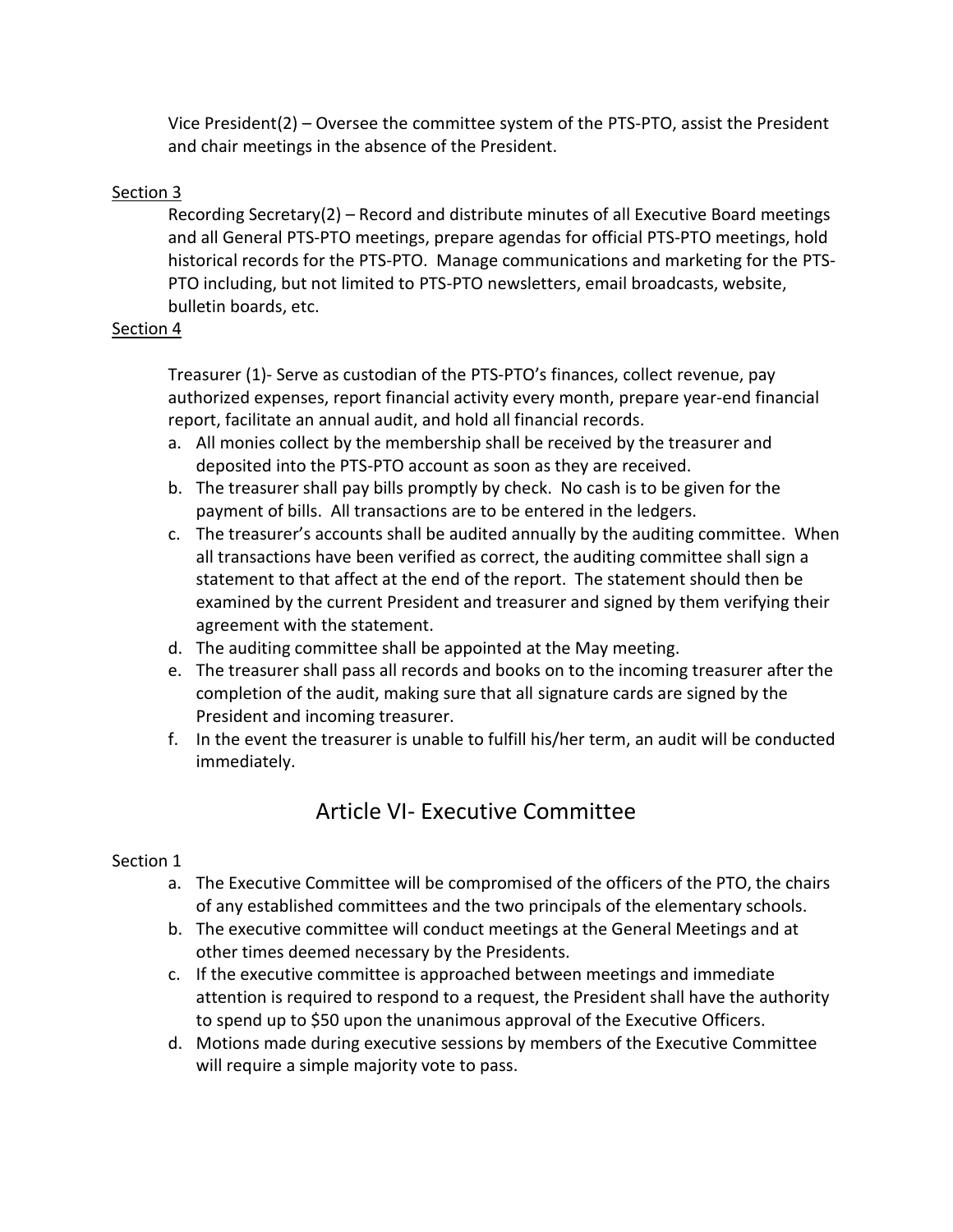# VII- Meetings

#### Section 1

- a. General meetings will be conducted monthly, or more frequently, if determined necessary by the executive committee. These meetings will rotate between buildings on a monthly basis. PTS-PTO business will be conducted at the meetings and all parents/guardians and school staff are encouraged to attend and participate.
- b. All motions made and seconded during a General Meeting will be voted on by acclamation. If there is a question as to the outcome of the vote, a formal hand count will be conducted by the Presidents. A simple majority of PTO members present at the meeting is required for any motion to pass.
- c. The final meeting of the school year in May shall be recognized as the annual meeting.
- d. The president may, in times of conflict with school events, reschedule or cancel meetings if necessary.

# VIII- Standing Committees

#### Section 1

- a. Fund-Raising
- b. Friday Night Live
- c. Fun Fair/Family Fun Night
- d. Hospitality

# IX- Special Committees

#### Section 1

Special Committees are those committees that are either ad hoc or whose function is short term in nature.